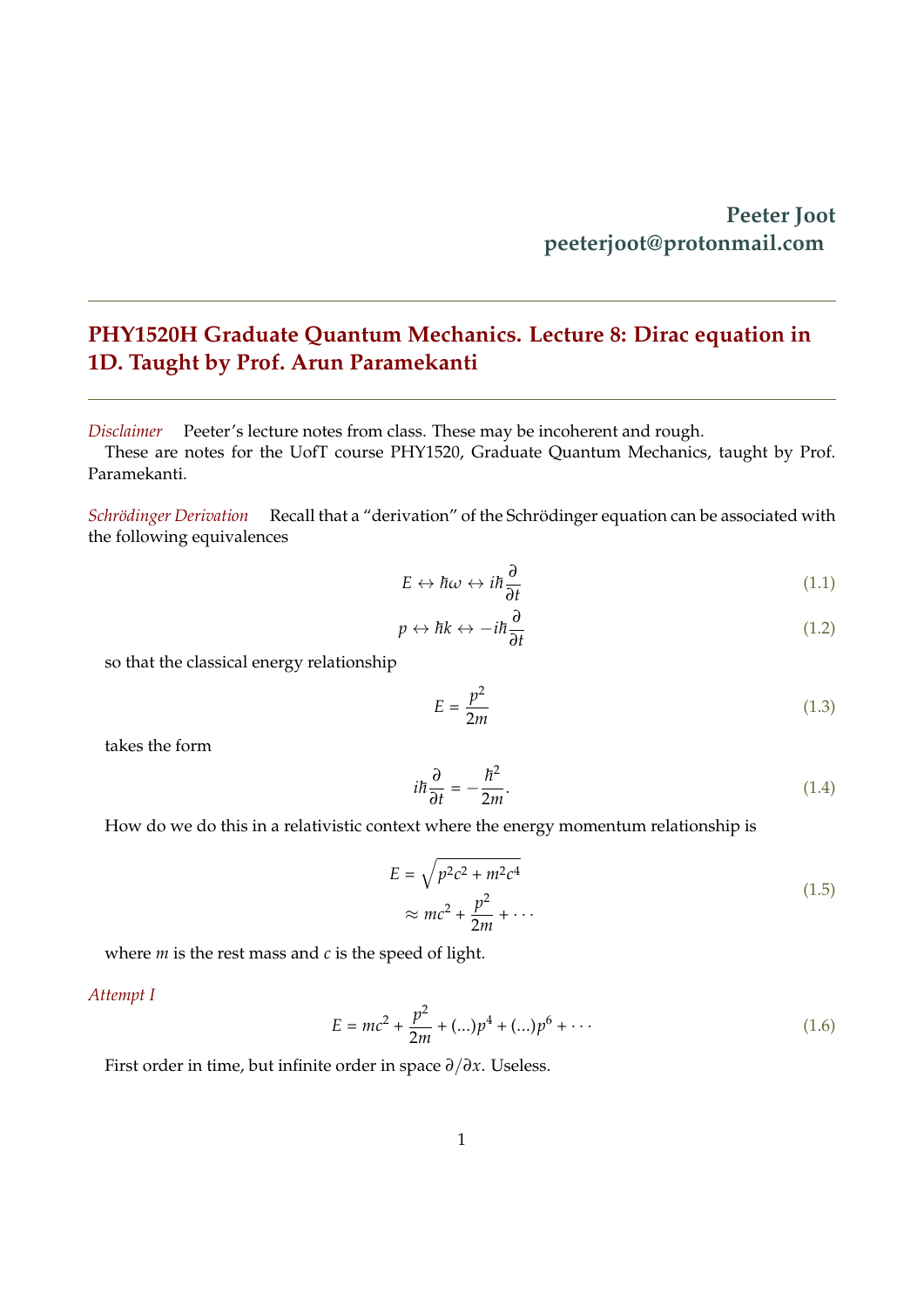*Attempt II*

$$
E^2 = p^2c^2 + m^2c^4.
$$
 (1.7)

This gives

$$
-\hbar^2 \frac{\partial^2 \psi}{\partial t^2} = -\hbar^2 c^2 \frac{\partial^2 \psi}{\partial x^2} + m^2 c^4 \psi.
$$
 (1.8)

This is the Klein-Gordon equation, which is second order in time.

*Attempt III* Suppose that we have the matrix

$$
\begin{bmatrix} pc & mc^2 \\ mc^2 & -pc \end{bmatrix}, \tag{1.9}
$$

or

$$
\begin{bmatrix} mc^2 & ipc \\ -ipc & -mc^2 \end{bmatrix}, \tag{1.10}
$$

These both happen to have eigenvalues  $\lambda_{\pm} = \pm \sqrt{p^2 c^2}$ . For those familiar with the Dirac matrices, this amounts to a choice for different representations of the gamma matrices.

Working with eq. [\(1.9\)](#page-0-0), which has some nicer features than other possible representations, we seek a state

$$
\boldsymbol{\psi} = \begin{bmatrix} \psi_1(x,t) \\ \psi_2(x,t) \end{bmatrix}, \tag{1.11}
$$

where we aim to write down an equation for this composite state.

$$
i\hbar \frac{\partial \psi}{\partial t} = \mathbf{H}\psi \tag{1.12}
$$

Assuming the matrix is the Hamiltonian, multiplying that with the composite state gives

$$
\begin{aligned}\n\begin{bmatrix}\ni\hbar\frac{\partial\psi_{1}}{\partial t} \\
i\hbar\frac{\partial\psi_{1}}{\partial t}\n\end{bmatrix} &= \begin{bmatrix}\n\hat{p}c & mc^{2} \\
mc^{2} & -\hat{p}c\n\end{bmatrix} \begin{bmatrix}\n\psi_{1}(x,t) \\
\psi_{2}(x,t)\n\end{bmatrix} \\
&= \begin{bmatrix}\n\hat{p}c\psi_{1} + mc^{2}\psi_{2} \\
mc^{2}\psi_{1} - \hat{p}c\psi_{2}\n\end{bmatrix}.\n\end{aligned} \tag{1.13}
$$

What happens when we square this

$$
\left(i\hbar\frac{\partial}{\partial t}\right)^2 \boldsymbol{\psi} = \mathbf{H} \mathbf{H} \boldsymbol{\psi}
$$
  
= 
$$
\begin{bmatrix} \hat{p}c & mc^2 \\ mc^2 & -\hat{p}c \end{bmatrix} \begin{bmatrix} \hat{p}c & mc^2 \\ mc^2 & -\hat{p}c \end{bmatrix} \boldsymbol{\psi}
$$
  
= 
$$
\begin{bmatrix} \hat{p}^2c^2 + m^2c^4 & 0 \\ 0 & \hat{p}^2c^2 + m^2c^4 \end{bmatrix}
$$
 (1.14)